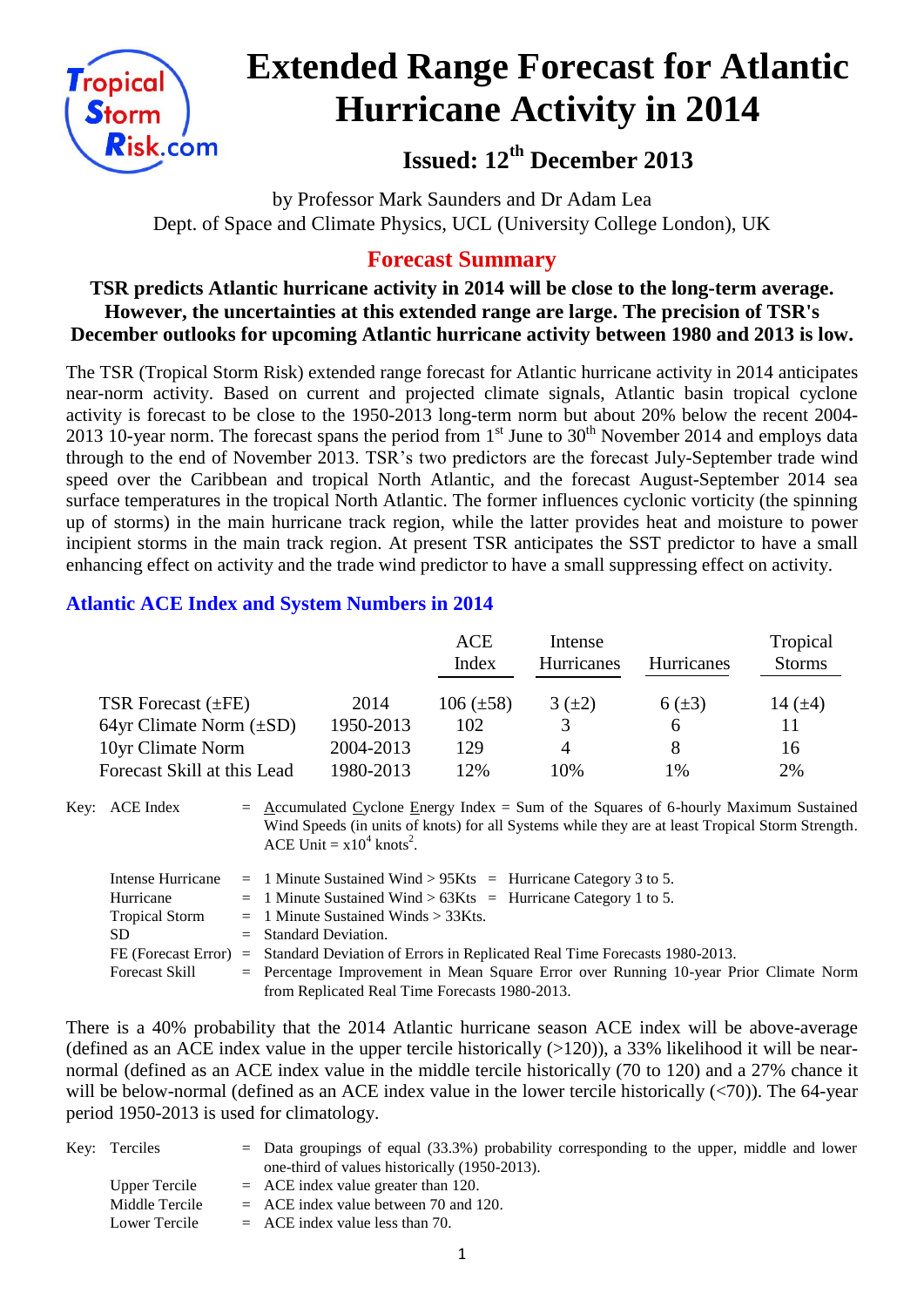#### **USA Landfalling ACE Index and Numbers in 2014**

|                                                  |           | ACE             |            | Tropical      |
|--------------------------------------------------|-----------|-----------------|------------|---------------|
|                                                  |           | Index           | Hurricanes | <b>Storms</b> |
| TSR Forecast $(\pm FE)$                          | 2014      | $2.6 (\pm 2.1)$ | $2 (+2)$   | $4(\pm 2)$    |
| 64yr Climate Norm $(\pm SD)$                     | 1950-2013 | 2.4             |            | 3             |
| 10yr Climate Norm                                | 2004-2013 | 2.7             |            | 4             |
| Forecast Skill at this Lead                      | 1980-2013 | 3%              | 3%         | 3%            |
| $\sim$ $\sim$ $\sim$ $\sim$ $\sim$ $\sim$ $\sim$ |           |                 |            |               |

| Key: ACE Index           | $=$ Accumulated Cyclone Energy Index $=$ Sum of the Squares of hourly Maximum     |
|--------------------------|-----------------------------------------------------------------------------------|
|                          | Sustained Wind Speeds (in units of knots) for all Systems while they are at least |
|                          | Tropical Storm Strength and over the USA Mainland (reduced by a factor of 6).     |
|                          | ACE Unit = $x10^4$ knots <sup>2</sup> .                                           |
| Landfall Strike Category | $=$ Maximum 1 minute sustained wind of storm directly striking land.              |
| USA Mainland             | $=$ Brownsville (Texas) to Maine                                                  |

USA landfalling intense hurricanes are not forecast since we have no skill at any lead.

There is a 52% probability that in 2014 the USA landfalling ACE index will be above average (defined as a USA ACE index value in the upper tercile historically (>2.51)), a 25% likelihood it will be near-normal (defined as a USA ACE index value in the middle tercile historically (1.09 to 2.51)) and a 23% chance it will be below-normal (defined as a USA ACE index value in the lower tercile historically  $(\leq 1.09)$ ). The 64-year period 1950-2013 is used for climatology.

#### **Key Predictors for 2014**

The key factors behind the TSR forecast for a near-normal hurricane season in 2014 are the anticipated small suppressing effect of the July-September 2014 forecast trade wind at 925mb height over the Caribbean Sea and tropical North Atlantic region  $(7.5^{\circ}N - 17.5^{\circ}N, 45^{\circ}W - 85^{\circ}W)$ , and the small enhancing effect of the August-September 2014 forecast sea surface temperature for the Atlantic MDR  $(10^{\circ}N - 20^{\circ}N, 20^{\circ}W - 60^{\circ}W)$ . The current forecasts for these predictors are  $0.07 \pm 0.82$  ms<sup>-1</sup> stronger than normal (1980-2013 climatology) and  $0.19\pm0.28^{\circ}$ C warmer than normal (1980-2013 climatology). The July-September 2014 trade wind prediction is based on an expectation of weak positive ENSO conditions in August-September 2014 as forecast by a consensus of dynamical and statistical models obtained from the International Research Institute website *http://iri.columbia.edu/climate/ENSO/currentinfo/SST\_table- .html*. The forecast skills for these predictors at this lead are 25% and 35% respectively. However, it should be stressed there are large forecast uncertainties in both these predictors at this extended lead.

#### **Precision of Seasonal Hurricane Forecasts 2004-2013**

The figure on the next page displays the seasonal forecast skill as a function of lead time for predicting the number of North Atlantic hurricanes. Skill is displayed for the most recent 10-year period 2004-2013 and is shown for three forecast centres: TSR, NOAA (National Oceanic and Atmospheric Administration) and CSU (Colorado State University).

Forecast precision is assessed using the Mean Square Skill Score (MSSS) which is the percentage improvement in mean square error over a climatology forecast. Positive skill indicates that the model performs better than climatology, while a negative skill indicates that it performs worse than climatology. Two different climatologies are used: a fixed 50-year (1950-1999) climatology and a running prior 10 year climate norm.

It should be noted that NOAA does not issue seasonal hurricane outlooks before late May and that CSU stopped providing quantitative extended-range hurricane outlooks from the prior December in 2011. It is clear from the figure that there is little skill in forecasting the upcoming number of hurricanes from the previous December. Skill climbs slowly as the hurricane season approaches with moderate-to-good skill levels being achieved in early August.